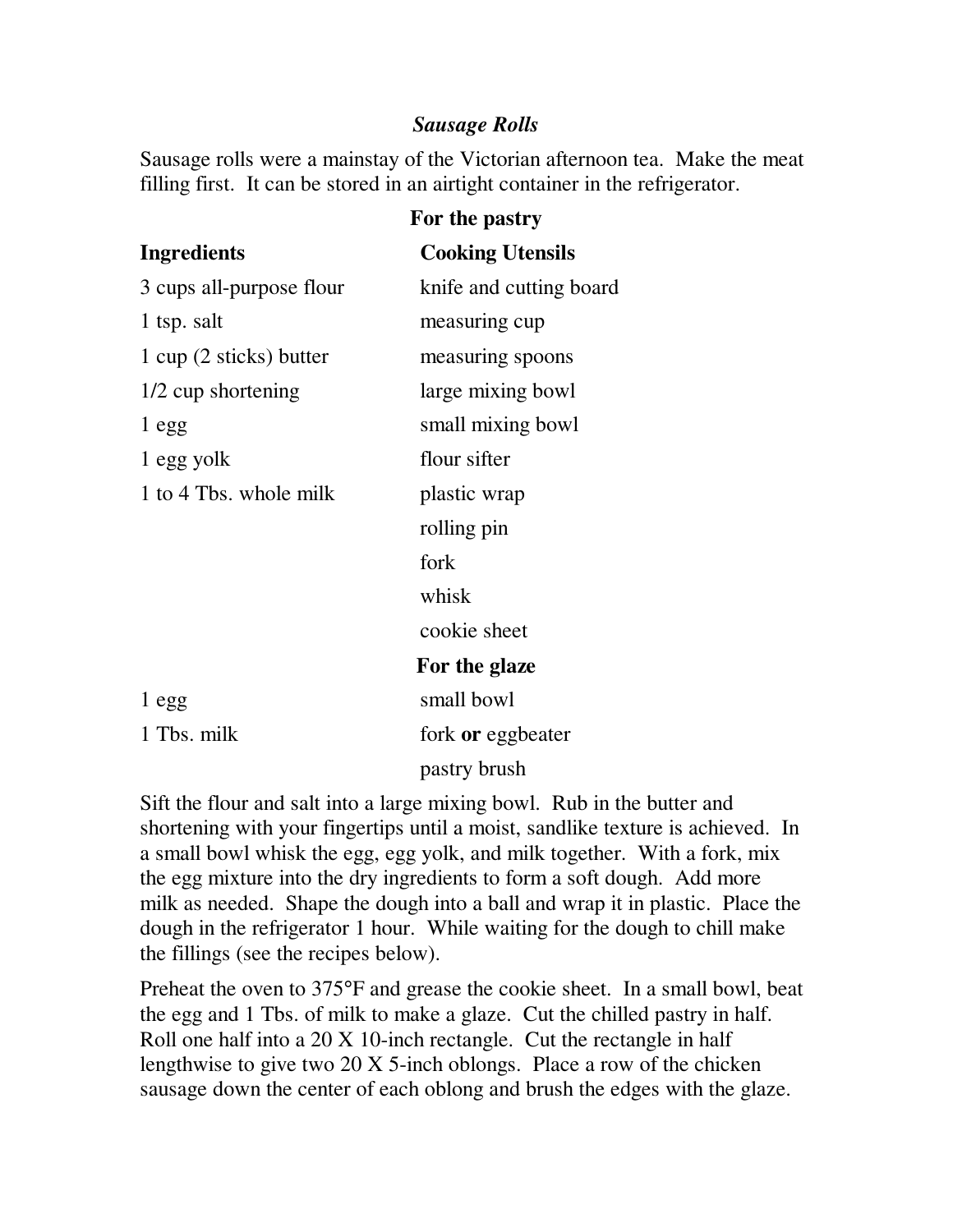Fold the pastry over to enclose the filling. Press and pinch the edges together. Cut each roll in half and place them on a greased cookie sheet. Brush the tops and sides of the rolls with the glaze. Make incisions at 1-inch intervals that are 3/4 of the way through the roll. Repeat the process with the pork filling. Bake 20 to 25 minutes or until golden brown. Let cool slightly before cutting all the way through the incisions. Sausage rolls can be made in advance of the tea and reheated before serving. Serve hot. Makes 30 small rolls of each type.

## **For the filling**

## *Chicken*

| 1 lb. chicken breast             | knife and cutting board |
|----------------------------------|-------------------------|
| $1/2$ lb. pork                   | measuring cup           |
| $1/4$ lb. bacon                  | measuring spoons        |
| 1/2 cup fresh white bread crumbs | food processor          |
| 1 tsp. ground mace               | small bowl              |
| 1 tsp. salt                      | eggbeater or fork       |
| 1 tsp. fresh ground pepper       |                         |
|                                  |                         |

1 egg

4 Tbs. cream

4 Tbs. fresh parsley

flour

Dice the chicken breast. Remove the crusts and make the bread crumbs. Finely chop the parsley. In a small bowl beat the egg with the cream. In a food processor blend the chicken, pork, and bacon until it has a fine consistency. Add the bread crumbs, seasonings, and egg mixture. Blend thoroughly. Add the parsley and mix lightly. Flour a surface and turn the mixture out onto it. Divide the mixture in half and shape each half into a sausage about 20 inches long. Makes 2 lbs. of filling.

## **Pork**

| $11/4$ lbs. pork loin          | knife and cutting board |
|--------------------------------|-------------------------|
| 1 apple                        | measuring cup           |
| 1 cup fresh white bread crumbs | measuring spoons        |
| 2 tsp. rubbed sage             | food processor          |